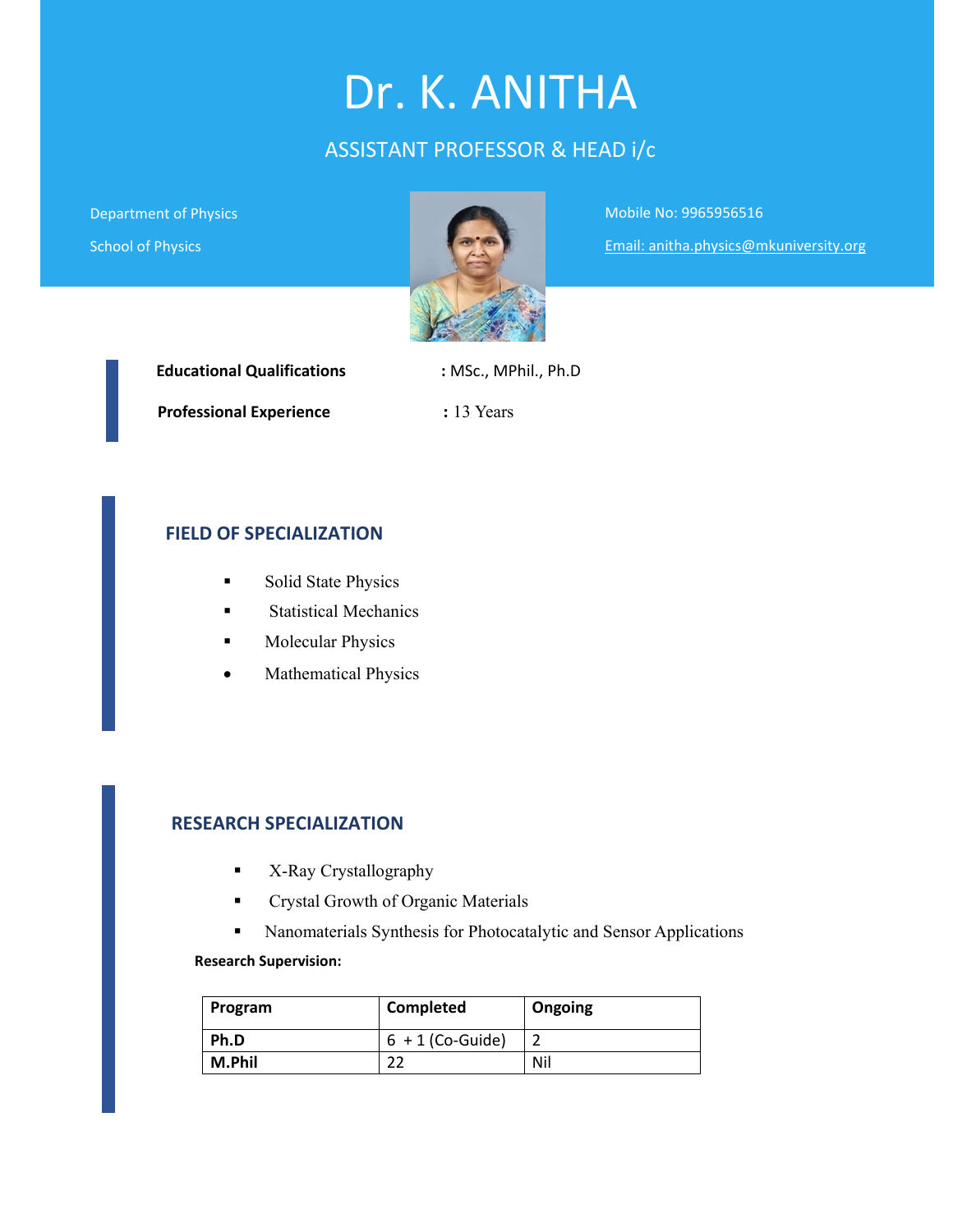# **PROFESSIONAL EXPERIENCE**

| <b>No</b> | <b>Institution</b>                      | <b>Position</b> | <b>From</b> | To     | <b>Duration</b> |
|-----------|-----------------------------------------|-----------------|-------------|--------|-----------------|
|           |                                         |                 | (date)      | (date) |                 |
|           | Department of Physics,                  | Assistant       | 18.03.      | Till   | 9.11 Yrs        |
|           | School of Physics,                      | Professor       | 2010        | date   |                 |
|           | Madurai Kamaraj University,<br>Madurai. |                 |             |        |                 |
|           | Department of Physics, Arulmigu         | Lecturer        | 13.02.      | 17.03. | $1.1$ Yrs       |
|           | Palaniandavar college of Arts           |                 | 2009        | 2010   |                 |
|           | &Culture, Palani.                       |                 |             |        |                 |
|           | Research and PG Department of           | Lecturer        | 16.06       | 21.01. | 0.7Yr           |
|           | Physics, Loyola College, Chennai.       |                 | 2008        | 2009   |                 |
|           | (Self-Finance)                          |                 |             |        |                 |
|           | PG Department of Physics,               | Lecturer        | 16.11       | 30.04. | 0.6Yr           |
|           | Women's Christian College,              |                 | 2007        | 2008   |                 |
|           | Chennai. (Self-Finance)                 |                 |             |        |                 |

# **RESEARCH COLLABORATION (BOTH NATIONAL & INTERNATIONAL)**

| Name of the         | <b>Institute</b>    | Collaboration  | <b>Collaboration Output</b> |
|---------------------|---------------------|----------------|-----------------------------|
| <b>Collaborator</b> |                     | <b>Details</b> | (Papers/                    |
|                     |                     |                | Patents/Research/Online)    |
| Dr. P. Packiyaraj   | Department of       | International  | Research papers             |
|                     | Physics, National   |                |                             |
|                     | Taiwan University,  |                |                             |
|                     | Taipei 10617,       |                |                             |
|                     | Taiwan, Republic of |                |                             |
|                     | China               |                |                             |
| Prof. P. Ramasamy   | SSN Research        | National       | Research papers             |
|                     | Centre, SSN College |                |                             |
|                     | of Engineering,     |                |                             |
|                     | Chennai, 603110,    |                |                             |
|                     | Tamil Nadu, India   |                |                             |
| Dr. B. Sridhar      | Laboratory of X-ray | National       | Research papers             |
|                     | Crystallography,    |                |                             |
|                     | Indian Institute of |                |                             |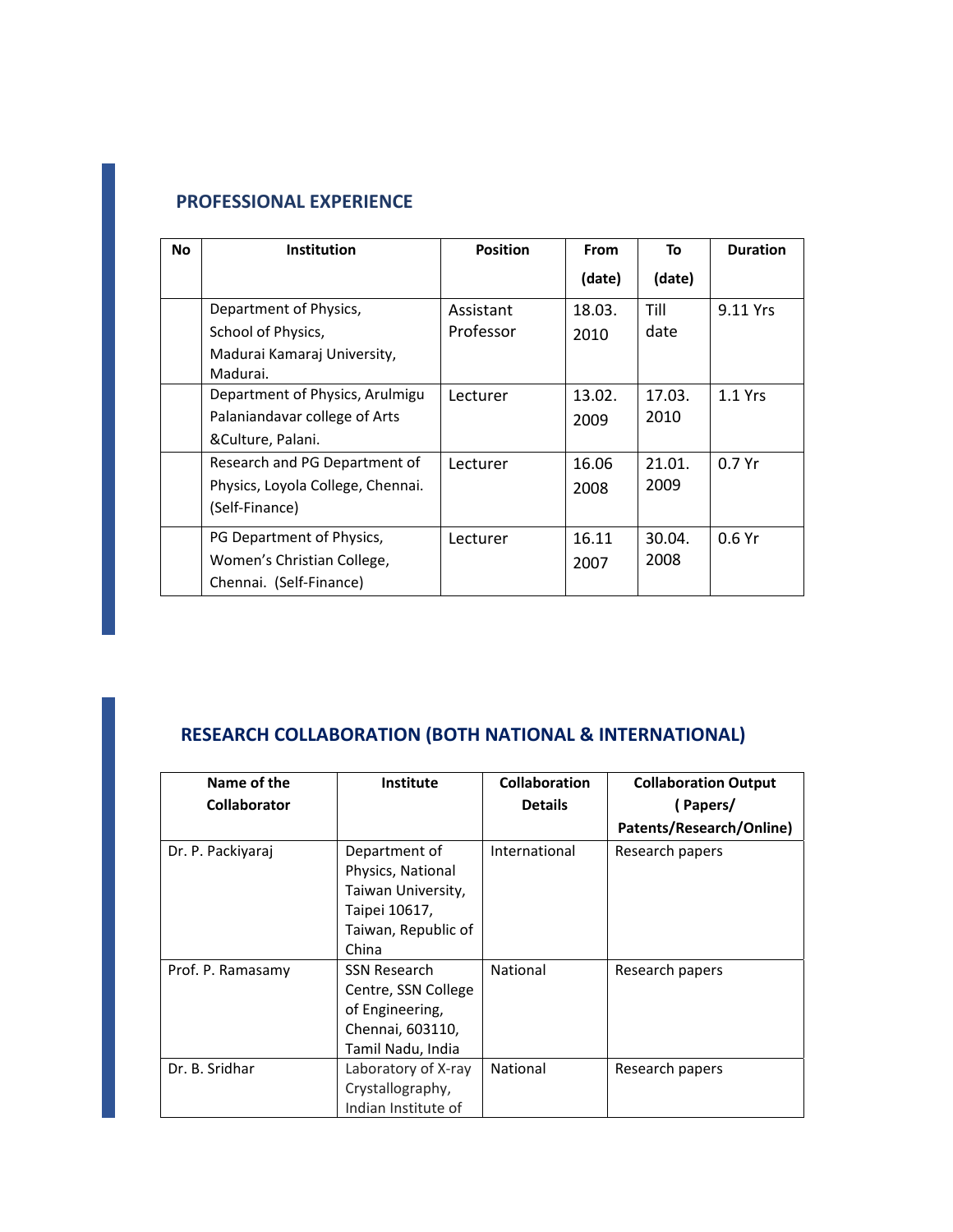|                        | Chemical              |          |                 |
|------------------------|-----------------------|----------|-----------------|
|                        | Technology,           |          |                 |
|                        | Hyderabad-500         |          |                 |
|                        | 007, India.           |          |                 |
| Dr. TC. Sabari Girisun | School of Physics,    | National | Research papers |
|                        | Bharathidasan         |          |                 |
|                        | University,           |          |                 |
|                        | Tiruchirappalli       |          |                 |
|                        | 620024, India         |          |                 |
| Dr. S. Athimoolam      | Department of         | National | Research papers |
|                        | Physics, University   |          |                 |
|                        | College of            |          |                 |
|                        | Engineering, Anna     |          |                 |
|                        | University,           |          |                 |
|                        | Nagercoil-629         |          |                 |
|                        | 004, Taminadu,        |          |                 |
|                        | India.                |          |                 |
| Dr. J. Chandrasekaran  | Department of         | National | Research papers |
|                        | Physics, Sri          |          |                 |
|                        | Ramakrishna           |          |                 |
|                        | Mission Vidyalaya     |          |                 |
|                        | College of Arts and   |          |                 |
|                        | Science,              |          |                 |
|                        | Coimbatore,           |          |                 |
|                        | 641020,               |          |                 |
|                        | Tamilnadu, India      |          |                 |
| Dr. J. Rajesh          | Chemistry             | National | Research papers |
|                        | Research Centre,      |          |                 |
|                        | <b>Mohamed Sathak</b> |          |                 |
|                        | Engineering           |          |                 |
|                        | College, Kilakarai    |          |                 |
|                        | 623 806,              |          |                 |
|                        | Tamilnadu, India      |          |                 |
| Dr. V. Shanmugaiah     | School of Biological  | National | Research papers |
|                        | Sciences, Madurai     |          |                 |
|                        | Kamaraj University,   |          |                 |
|                        | Madurai, 625 021,     |          |                 |
|                        | India                 |          |                 |
| Dr. J. Mayandi         | Department of         | National | Research papers |
|                        | Materials Science,    |          |                 |
|                        | School of             |          |                 |
|                        | Chemistry             |          |                 |
|                        | Madurai Kamaraj       |          |                 |
|                        | University            |          |                 |
|                        | Madurai - 625 021,    |          |                 |
|                        | Tamil Nadu, India     |          |                 |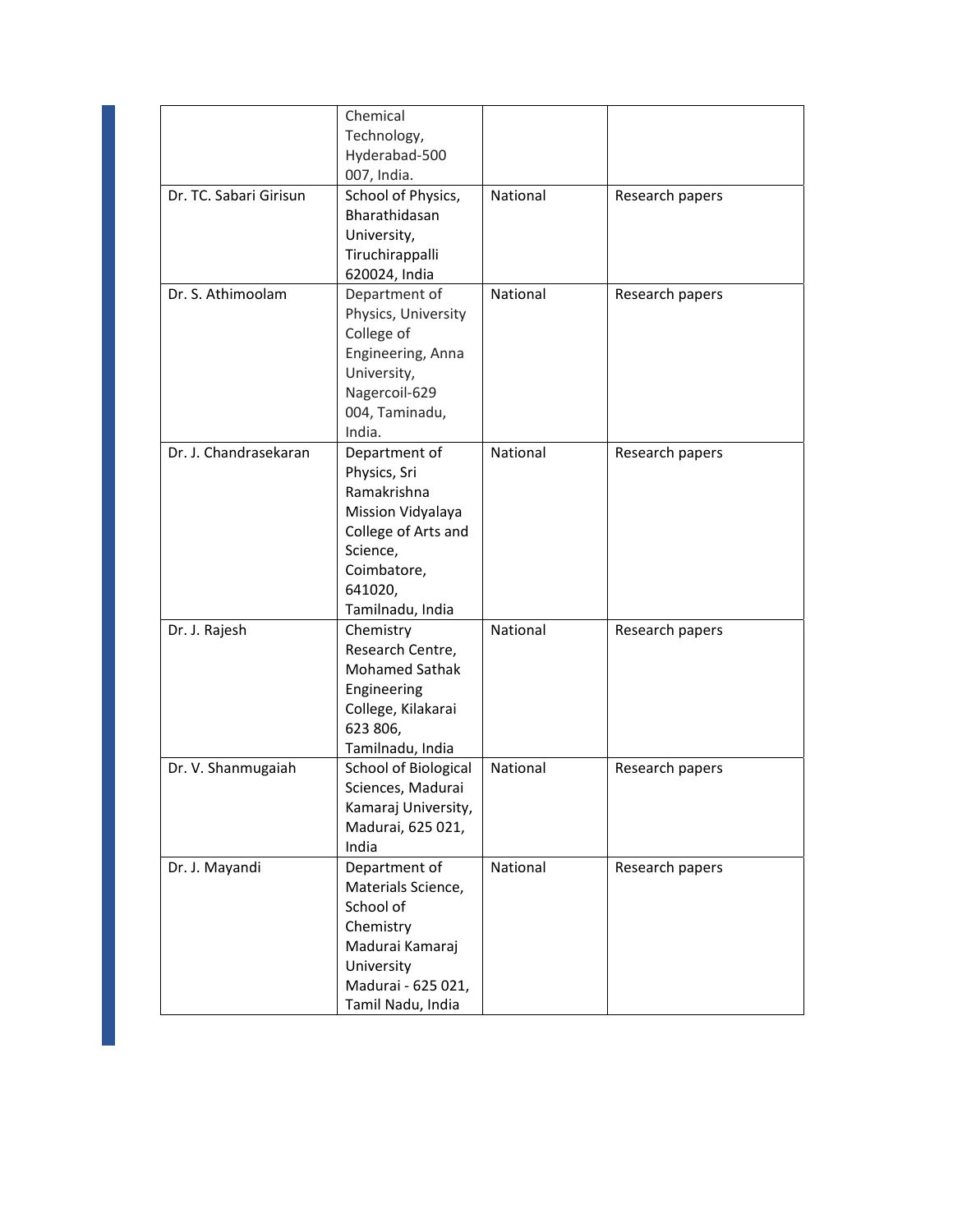# **COMPLETED RESEARCH PROJECT**

| No | <b>Title of the Project</b>                                                                         | <b>Funding Agency</b> | <b>Total Grant</b> | Year    |
|----|-----------------------------------------------------------------------------------------------------|-----------------------|--------------------|---------|
|    | Raman Spectroscopic study of<br>grapheme synthesize by direct<br>exfoliation of graphite<br>(Co-PI) | <b>CSIR</b>           | 23.10 Lakhs        | 2014-17 |

#### **ON‐GOING RESEARCH PROJECT**

| No | <b>Title of the Project</b>                                                                            | <b>Funding Agency</b> | <b>Total Grant</b> | Year      |
|----|--------------------------------------------------------------------------------------------------------|-----------------------|--------------------|-----------|
|    | Growth of Pure and doped<br>Organic single Crystals for<br><b>Scintillator Applications</b><br>(Co-PI) | DAE-BRNS              | 34.62              | 2018-2021 |

## **HONORS/AWARDS/RECOGNITIONS**

- Awarded INSA-Visiting Scientist Fellowship for the year 2017-18 by Indian National Science Academy, Delhi.
- Awarded Out Standing Reviewer from Journal of Molecular Structure by Elsevier in 2016.
- Nominated as Head i/c in Department of Physics, School of Physics, Madurai Kamaraj University, Madurai‐625021, Tamil Nadu (17.08.2016 – till date).
- Nominated as Programme Coordinator, DST‐FIST(2009), School of Physics, Madurai Kamaraj University, Madurai‐625021, Tamil Nadu (23.01.2012 – 22.01.2013).
- Nominated as DST‐SERB PI for the project 'Raman Studies……', for doing administrative work in Department of Laser Studies, Madurai Kamaraj University, Madurai‐625021, Tamil Nadu (14.02.2014 – 31.01.2015).
- Nominated as Student Adviser for School of Physics, Madurai Kamaraj University, Madurai‐ 625021, Tamil Nadu. (2019).
- Nominated as Students Counselor and Teacher Counselor of School of Physics, Madurai Kamaraj University, Madurai‐625021, Tamil Nadu (2019).
- Member of Inspection Commission for the affiliation of BSc Physics in Ramasamy Naidu College, Sathur, Tamil Nadu (2019).
- Member of Inspection Commission for the affiliation of BSc Physics in PSR Arts and Science College, Sivakasi, Tamil Nadu (2018).
- Selection Committee Member‐Assistant Professor Selection in Department of Physics, SFR College, Sivakasi, Tamil Nadu (2018).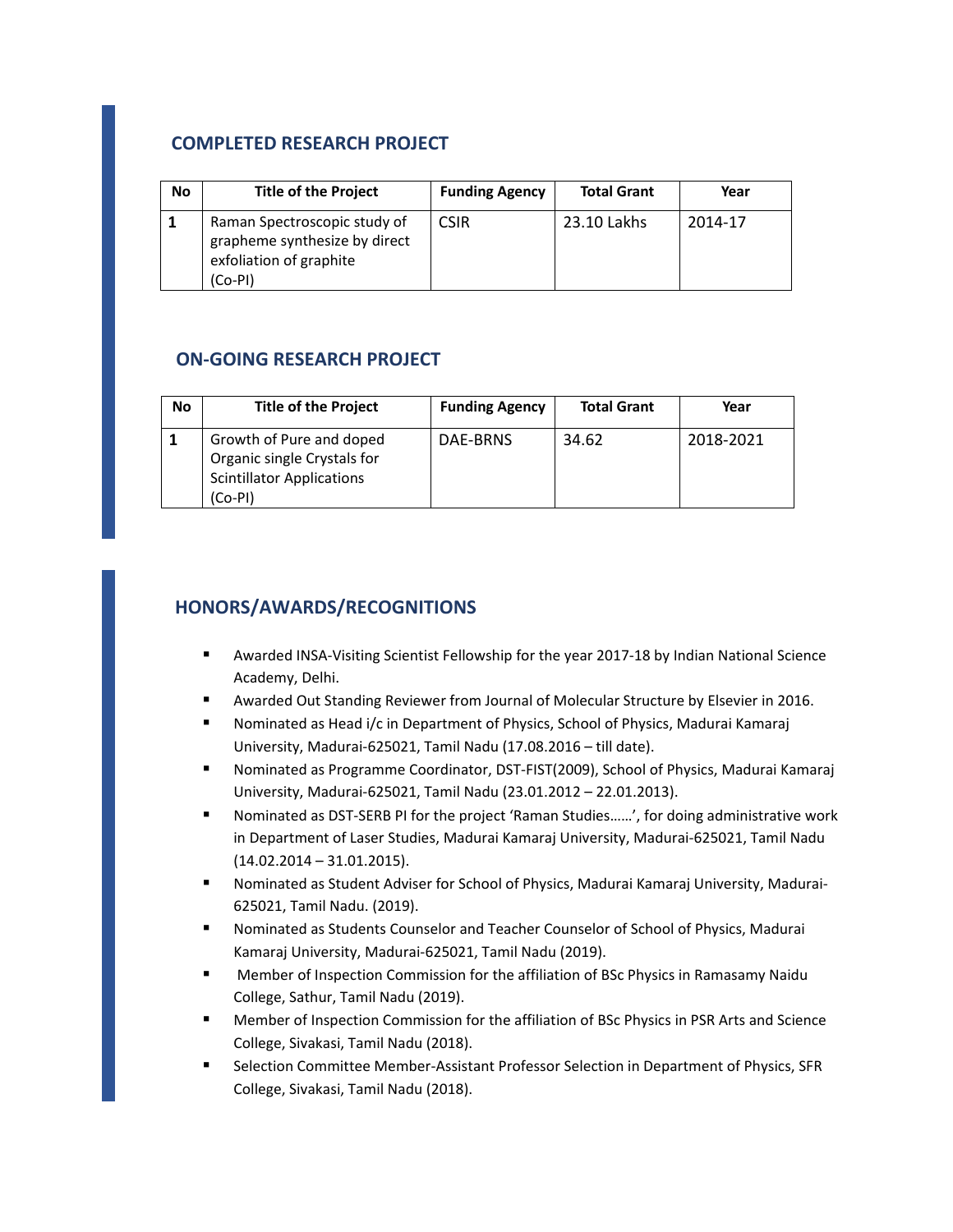#### **PUBLICATIONS**

- Supramolecular self-assembly of a novel 2-aminopyrazinium hydrogen tartrate single crystal through hydrogen bonds: Experimental analyses and theoretical investigations M. Tamil Elakkiya, S. Suresh Kumar, M. Sathiyendran, A. Harshavardhini, **K. Anitha,** Journal of Molecular Structure 1206 (2020) 127684.
- Design and growth of novel organic molecular quinoline 4-nitrophenol (QNP) single crystals:for nonlinear optical (NLO)applications, P. Karuppasamy, T. Kamalesh, K. Anitha, M. Senthil Pandian, P. Ramasamy, Sunil Verma, Journal of Molecular Structure 1210 (2020) 128036. **IF: 2.120**
- Anisotropic nonlinear optical and optical limiting studies of an ethylenediamminium picrate crystal with femtosecond excitation, C. Indhumathi, S. Alfred Cecil Raj, S. Venugopal Rao, K. Anitha, T. C. Sabari Girisun, Chemistry Select, (2020), 5, 2119‐2129. **IF: 1.811**
- Growth, spectroscopic, electrical and mechanical studies on hexamethylenetetramine succinate crystal: a new third harmonic generation material, S. Balaprabhakaran, J. Chandrasekaran, B. Babu, R. Thirumurugan and **K. Anitha,** Materials Science ‐ Poland, http://www.materialsscience.pwr.wroc.pl/ DOI: 10.2478/msp-2019-0086.
- Study of electrical conductivity and photoelectric response of liquid phase exfoliated graphene thin film prepared via spray pyrolysis route**,** Vasanthi, V., Logu, T., Ramakrishnan, V., Anitha, K., Sethuraman, K. Carbon Letter (2019). https://doi.org/10.1007/s42823‐019‐00111‐2
- Structural, spectral, computational and thermal studies on a new organic NLO crystal: 2 aminopyrazinium 5 nitro 2 hydroxybenzoate, M. Tamil Elakkiya, S. Suresh Kumar, S. Premkumar K. Anitha, Materials Science: Materials in Electronics, https://doi.org/10.1007/s 10854‐019‐01989‐4.
- Enhanced piezoelectric, optical, mechanical and laser damage threshold studies on creatinine doped glycine single crystals, P. Justin, K. Anitha, Materials Science: Materials in Electronics (2019)30:9735‐9741.
- Reinforced Photocatalytic Reduction of SnO2 Nanoparticle by La Incorporation for Efficient Photodegradation under Visible Light Irradiation, Jayapandi S, Premkumar S, Lakshmi D, Packiyaraj P, Kamatchirajan Balaji vishwanath, Sivaraj P, Anitha K. Journal of Materials Science: Materials in Electronics (2019)30: 8479‐8492.
- Experimental and theoretical spectroscopic studies and chemical reactivity of ferrous fumarate, K. Anitha, R. Niranjana devi, P. Justin, Canadian Journal of Physics, 97 (2019) 308‐316.
- The Effect of Malonic acid on the Physico‐Chemical Characterisation of 4‐Hydroxy Pyridine : A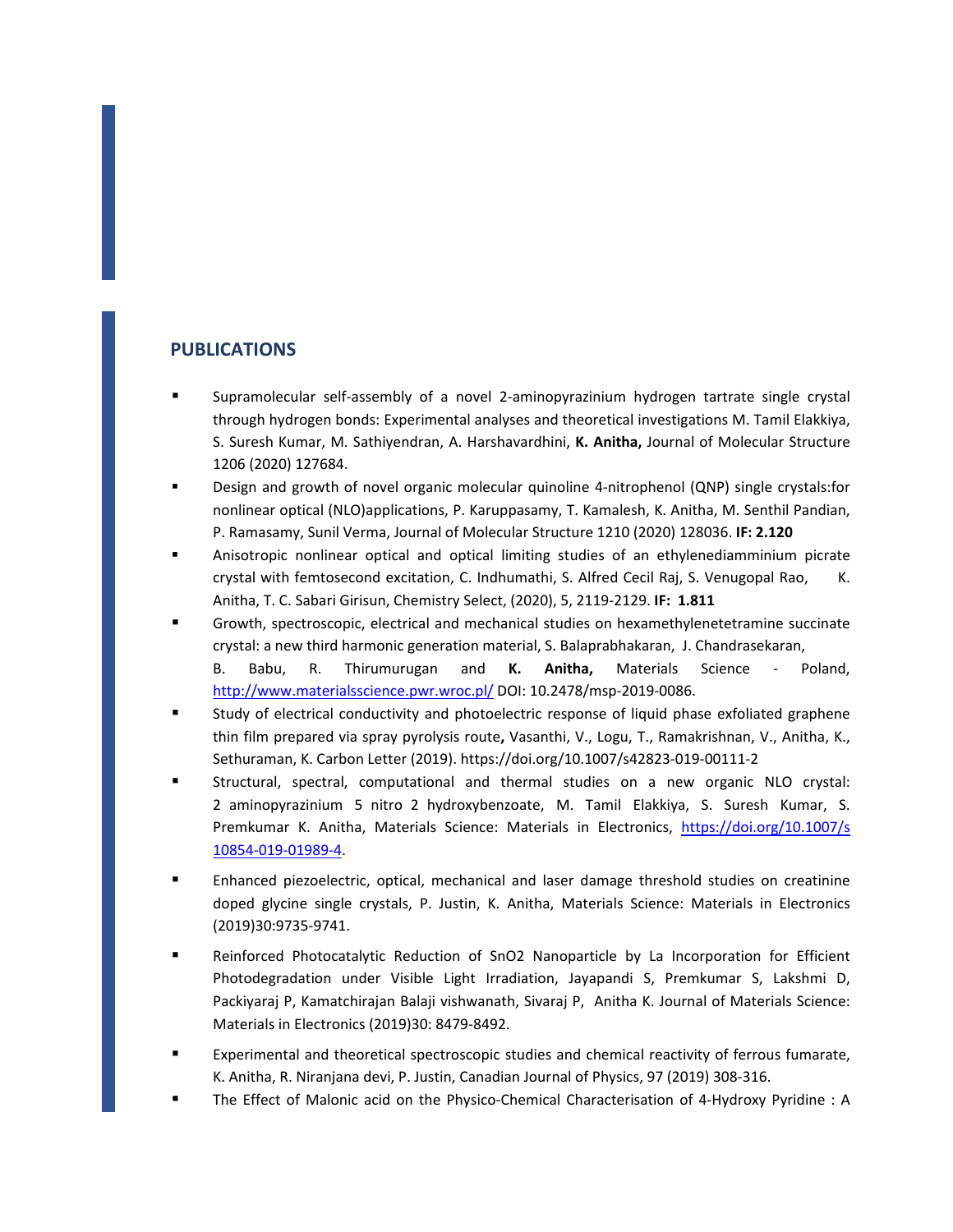New Third order NLO single crystal, M. Subha and K. Anitha, Journal of Molecular Structure ‐1179 (2019) 469‐476.

- Growth, structural, thermal, mechanical, optical and third order nonlinear optical studies of 3hydroxy 2‐nitro pyridine single crystal, P. Justin, K. Anitha, Optical Materials 86 (2018) 562‐570**.**
- Structural investigation, spectral characterization, thermal and antibacterial activity on an organic crystal: 2‐aminopyrazin‐1‐ium3‐carbaoxypicolinate, M.Tamil Elakkiya, K. Anitha, Materials Letters, 235 (2019) 202–206.
- Structure Elucidation, Biological Evaluation and Molecular Docking Studies on a new organic salt: 2‐aminobenzimidazolium 5‐nitro‐2‐hydroxybenzoate, K. Saiadali Fathima, M. Sathiyendran, K. Anitha, Journal of Molecular Structure (2019), 1177, 457‐468.
- Structure Elucidation, Biological Evaluation and Molecular Docking Studies of 3aminoquinolinium 2‐carboxy benzoate‐ A Proton Transferred Molecular Complex, K. Saiadali Fathima, M. Sathiyendran, K. Anitha, Journal of Molecular Structure (2019) 1176, 238‐248.
- Synthesis, Crystal growth, Structural, Optical, thermal, laser damage threshold and Z-scan technique on 2‐Amino 4,6‐Dimethyl Pyrimidine 4‐Nitrophenol Single Crystal, P. Karuppasamy, T. Kamalesh, K. Anitha, M. Senthil Pandian, P. Ramasamy, Sunil Verma, Optical Materials (2018), 84, 475‐489.
- Structural, spectral, computational, thermal and antibacterial studies on a co-crystal: 2aminopyrazine phthalic acid, M Tamil Elakkiya, S Premkumar, M. Sathiyendran, P. Suresh, V Shanmugaiah and K. Anitha, Journal of Molecular Structure (2018), 1173, 635‐646.
- Structural Investigation and Molecular Docking Studies of 2- Amino-1Hbenzimidazolium 2-hydroxybenzoate and 2- Amino-1H-benzimidazolium pyridine 2 carboxylate Single Crystals, K. Saiadali Fathima, M. Sathiyendran, K. Anitha, Materials Science & Engineering C, 91 (2018) 103-114.
- Yellow emitting Cd doped SnO2 nanophosphor for phosphor converted white LED application, V Vasanthi, M Kottaisamy, K Anitha, V Ramakrishnan, Material Science in Semiconductor processing; (2018) 85, 141‐149.
- Augmented photocatalytic and electrochemical activities of Ag tailored LaCoO3 perovskite semiconductor, S. Jayapandi, Lakshmi, S. Premkumar, P. Packiyaraj, K. Anitha, Materials Letter, 218 (2018) 2015‐2018.
- Creatininium 4-nitrobenzoate A phase matchable organic nonlinear optical material with large laser-induced damage threshold value for optoelectronics applications, R. Thirumurugan, B. Babu, K. Anitha, J. Chandrasekaran, Optics and Laser Technology, 105 (2018) 106-113.
- Synthesis, Growth and Characterization of L-Phenylalaninium Methanesulfonate (LPA-MS) Nonlinear Optical Single Crystal, K. Mangaiyarkarasi , T. Ravichandran, K. Anitha, A. Manivel, Journal of Molecular Structure (2018) 1155, 758‐764.
- Impact of formic acid on ferroelectric, dielectric, optical properties of Glycine single crystal- A nonlinear material for electro-optic applications, P. Justin, K. Anitha, Materials Research Express (2017) **4,** 115101.
- Dipicolinate salt of imidazole: Discovering its structure and properties using different experimental methodologies and quantum chemical investigations, R. Thirumurugan, K. Anitha, Journal of Molecular Structure (2018), 1155, 267‐277.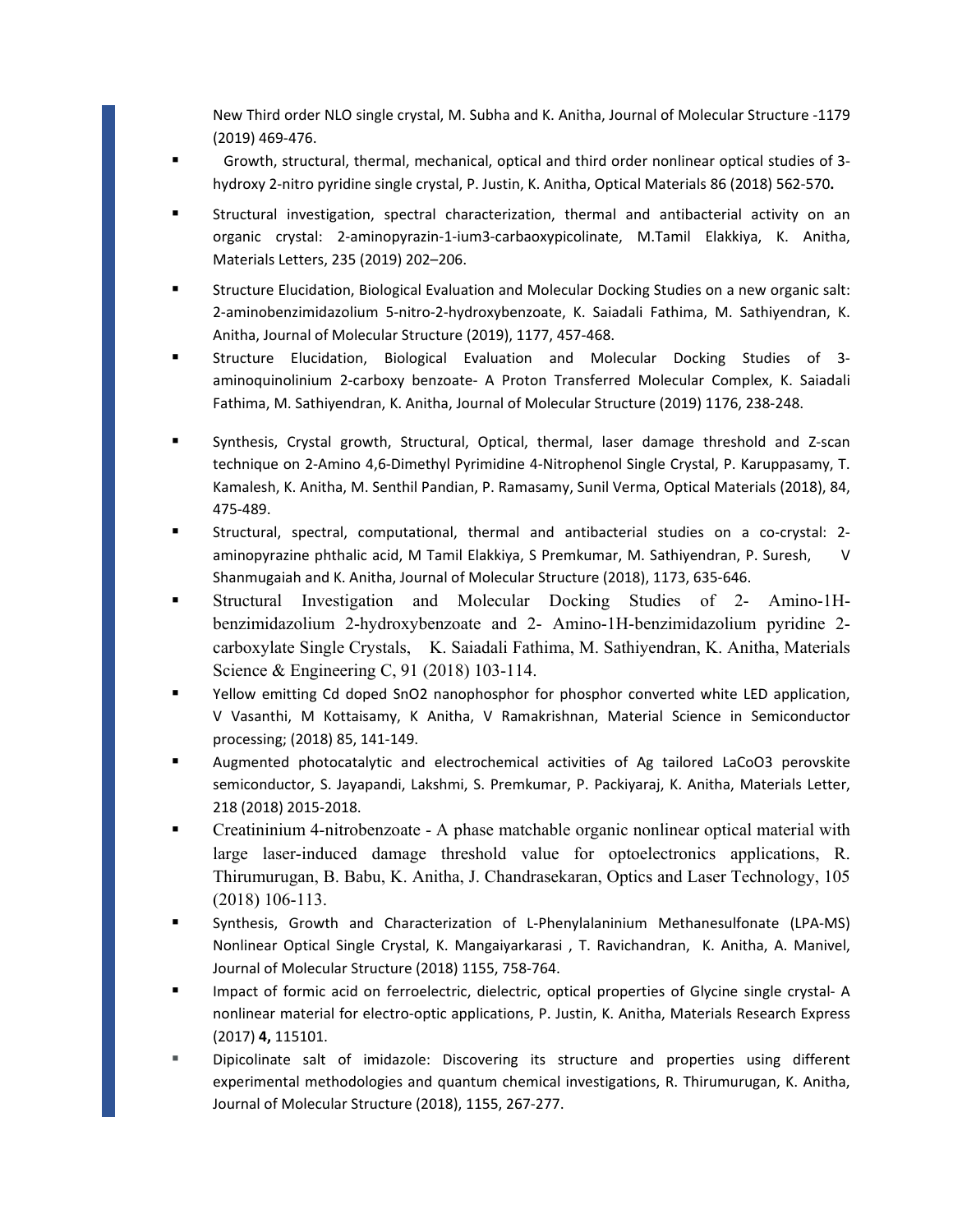- Synthesize, growth, Characterization and quantum chemical investigations of a promising organic nonlinear optical material‐ Thiourea‐glutaric acid, R. Thirumurugan and K. Anitha, Journal of molecular structure (2018), 1171, 915‐925.
- Synthetic Method Dependent Physicochemical Properties and Electrochemical Performance of Ni-Doped ZnO, Abinaya Chandrasekaran, Thibeorchews Prasankumar, Dr. Sujin P Jose, Dr. Kandasamy Anitha, Craig Ekstrum, Dr. Joshua M. Pearce, Dr. Jeyanthinath Mayandi, Materials Science inc. Nanomaterials & Polymers in Chemistry Select (2017), DOI: 10.1002/slct.201701584. 2 (28), 9014‐9023.
- Synthesis of penta- and tetra-cyclic cage-like compounds and dispiro heterocycles through microwave‐assisted solvent‐free multi‐component domino reactions, Seeni Maharani, Sundaravel Vivek Kumar, Abdulrahman I. Almansour, Raju Suresh Kumar, Anitha Kandasamy and Raju Ranjith Kumar , New Journal of Chemistry, (2017),**41**, 11009‐11015.
- Reversible NIR Fluorescent probes for Cu2+ ions detection and its Living cell imaging, Gujuluva Gangatharan Vinoth Kumar, Mookkandi Palsamy Kesavan, Gandhi Sivaraman, Jamespandi Annaraj, Kandasamy Anitha, Arunachalam Tamilselvi, Shenmuganarayanan Athimoolam, Balasubramaniyam Sridhar, Jegathalaprathaban Rajesh, Sensors and Actuators B: Chemical (2017), http://dx.doi.org/10.1016/j.snb.2017.09.150
- Structural, optical, thermal, dielectric, laser damage threshold and Z-scan studies on fumarate salt of creatinine: A promising third order nonlinear optical material, R. Thirumurugan, K. Anitha, Materials Letters, 206 (2017)30‐33.
- Natural alkaloid Luotonin A and its affixed acceptor molecules: Serum albumin binding studies, Mookkandi Palsamy Kesavan, Gujuluva Gangatharan Vinoth Kumar, Anitha Kandasamy, Lokesh Ravi, Dhaveethu Raja Jeyaraj, Rajagopal Gurusamy G Jegathalaprathaban Rajesh, Journal of Photochemistry & Photobiology, B: Biology 173 (2017) 499–507.
- Experimental and density functional theory (DFT): A dual approach to probe the key properties of creatininium L‐tartrate monohydrate single crystal for nonlinear optical applications, R. Thirumurugan, B. Babu, K. Anitha and J. Chandrasekaran, Journal of Molecular structure (2017), 1149, 48‐57.
- Experimental and computational studies on creatininium 4-nitrobenzoate- an organic proto transfer complex, R. Thirumurugan and K. Anitha, Journal of Molecular Structure 1146 (2017) 273‐284.
- Exfoliation of high-quality graphene in volatile and non-volatile solvents, V. Vasanthi, K. Anitha, V.Ramakrishnan, Graphene Technology, 2:29–40. DOI 10.1007/s41127‐017‐0006‐5.
- Synthesis, crystal growth and characterization of bioactive material: 2- Amino-1Hbenzimidazolium pyridine‐3‐carboxylate single crystal‐ a proton transfer molecular complex, K. Saiadali Fathima, P. Kavitha, K. Anitha, Journal of Molecular Structure, 1143 (2017) 444‐451.
- 2-Amino-6-methylpyridinium 4-nitrobenzoate: A phase matchable organic single crystal for optoelectronics device applications, B. Babu, J. Chandrasekaran, R. Thirumurugan, K. Anitha, M. Saravanabhavan, J Mater Sci: Mater Electron (2017), 28: 13, 9704‐9716.
- Influence of pH in La-doped SnO2 nanoparticles towards sensor applications S. Jayapandi, P. Packiyaraj, S. Premkumar, J. Mayandi, K. Anitha, Ionics (2017) 23: 2909‐2917.
- Growth, structural, physical and computational perspectives of trans‐4‐hydroxy‐l‐proline: A promising organic nonlinear optical material with large laser-induced damage threshold, Ramaiah Thirumurugan and Kandasamy Anitha, Mater. Res. Express 4 (2017) 056202.
- Structural, thermal, optical and nonlinear optical properties of ethylenediaminium picrate single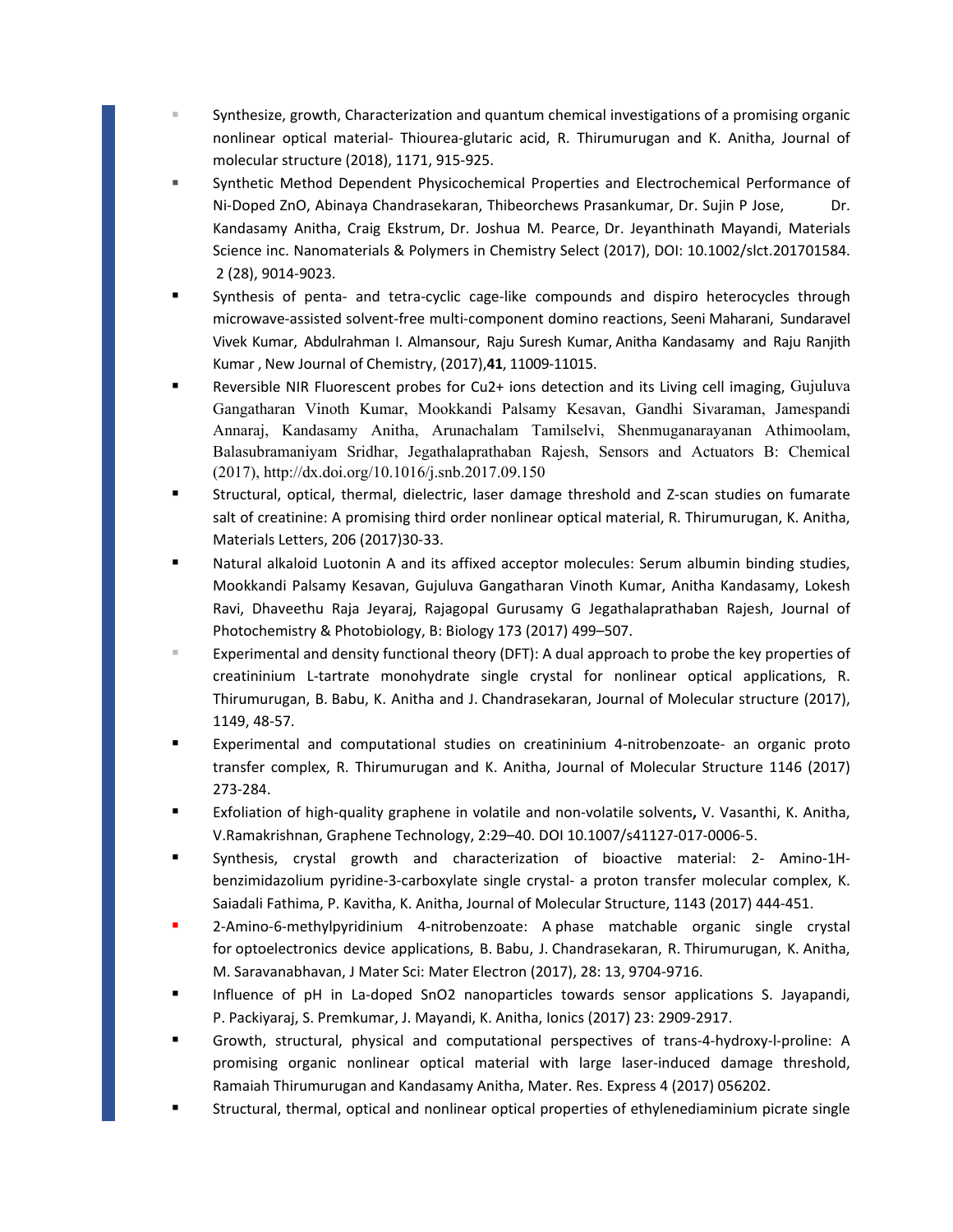crystals, Indumathi C., Sabari Girisun T.C., Anitha K., Alfred Cecil Raj S., Journal of Physics and Chemistry of Solids 106 (2017) 37–43.

- 2-Amino 4-methylpyridinium 3-chlorobenzoate A phase matchable organic nonlinear optical material for optoelectronics device applications B. Babu , J. Chandrasekaran, R. Thirumurugan, K. Anitha, M. Saravanabhavan , Optics and Laser Technology 94 (2017) 253–260.
- Near UV excitable yellow light emitting Zn doped MgO for WLED application V.Vasanthi, M.Kottaisamy, K. Anitha and V.Ramakrishnan, Superlattices and Microstructures (2017), 106, 174‐183.
- DNA interaction, antimicrobial, antioxidant and anticancer studies on Cu(II) complexes of Luotonin A, M.P. Kesavan, G.G. Vinoth Kumar, J. Dhaveethu Raja, **K. Anitha**, S. Karthikeyan, J. Rajesh, Journal of Photochemistry & Photobiology, B: Biology (2017) 167, 20–28.
- Experimental and theoretical investigation on 2-amino 5- bromopyridinium L- tartrate- A new organic charge‐transfer crystal for optoelectronics device applications, J. Chandrasekaran, B. Babu, R. Thirumurugan and **K. Anitha** Journal of Materials Science: Materials in Electronic (2017), 28: 1124‐1135.
- Structural, optical, thermal, mechanical, dielectric and laser damage threshold studies of a succinate salt of creatinine for nonlinear optical applications, R. Thirumurugan and **K. Anitha** Materials Letters, 185 (2016) 214‐217.
- Elucidation of two photon absorption of ethylenediaminium (2,4-dinitrophenolate) crystals, C. Indumathi, TC. Sabari Girisun, **K. Anitha**, S. Alfred Cecil Raj, Optical Materials, (2016) 60, 214‐220.
- Experimental and Computational Perspectives on Bis(Creatininium) Succinate: An Efficient Organic Nonlinear Optical Material, Ramaiah Thirumurugan, Balraj Babu, Kandasamy Anitha and Joseph Chandrasekaran, Z. Phys. Chem. 2017; aop, DOI 10.1515/zpch‐2016‐0896.
- Synthesis, structural analysis and cytotoxic effect of copper (II)-thiosemicarbazone complexes having heterocyclic bases: A selective naked eye sensor for F- and CN-, S. Mathan Kumar, K. Dhahagani, J. Rajesh, **K. Anitha**, G. Chakkaravarthi, M. Marappan, G. Rajagopal, Tetrahedron 85 (2015) 830‐840.
- Growth and physiochemical characterization of new organic crystal: L-ornithinium dipicrate (LODP), S. Balaprabhakaran, J. Chandrasekaran, B. Babu, R. Thirumurugan and **K. Anitha,** Spectrochimica Acta Part A Molecular Spectroscopy ,136 (2015) 700‐706.
- Investigation on Growth, Structure and Characterization of Succinate salt of 8-hydroxyquinoline-An organic NLO Crystal R. Thirumurugan, B. Babu, **K. Anitha**, J. Chandrasekaran, Spectrochimica Acta Part A: Molecular and Biomolecular Spectroscopy, 140 (2015) 44‐53.
- **Influence of Composites of Carbon Nano Cones and Disc on Photocatalytic Degradation** Properties of Fluorinated TiO2 Nanoparticles, M. Sangari, M. Umadevi, J. Mayandi, **K. Anitha** and Jean Patrick Pinheiro, Materials Science in Semiconductor Processing, 31 (2015) 543‐550.
- Synthesis, characterization, crystal structure and cytotoxic properties of thiosemicarbazide Ni(II) and Zn(II) complexes, S. Mathan Kumar, J. Rajesh, **K. Anitha**, K. Dhahagani, M. Marappan, N. Indra Gandhi, G. Rajagopal. Spectrochimica Acta Part A: Molecular and Biomolecular Spectroscopy, 142 (2015) 292‐302.
- Synthesis and spectral characterization of Schiff base complexes of Cu(II), Co(II), Zn(II) and VO(IV) containing 4‐(4‐aminophenyl) morpholine derivatives: Antimicrobial evaluation and Anticancer studies, K. Dhahagani, S. Mathan kumar, G. Chakkaravarthi, **K. Anitha**, J. Rajesh and G. Rajagopal. Spectrochimica Acta Part A: Molecular and Biomolecular Spectroscopy, 117 (2014) 87‐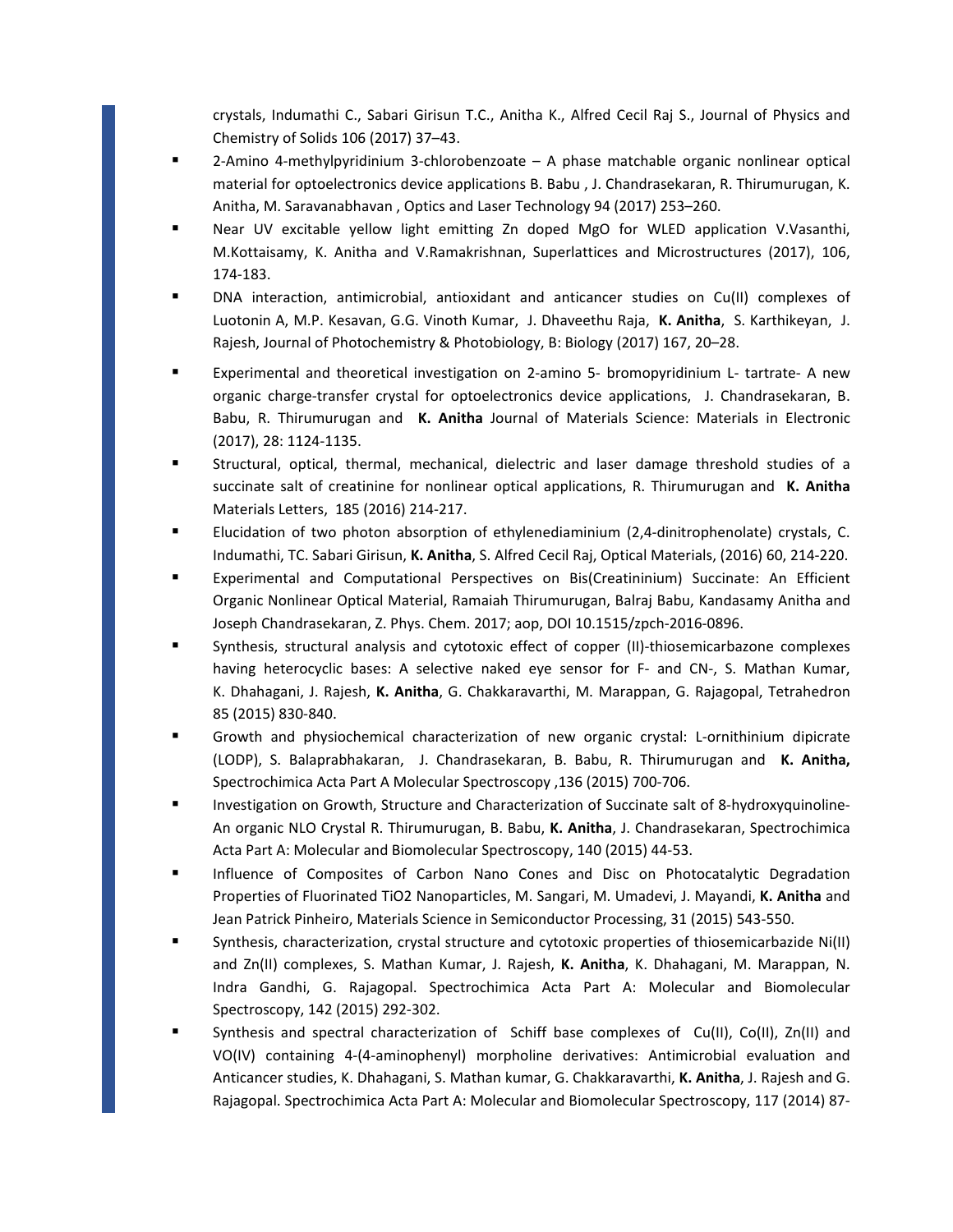94.

- Synthesis, characterization, DNA-binding and cleavage studies of polypyridyl copper (II)complexes Ammavasi Gubendran, Jegathalaprathaban Rajesh, **Kandasamy Anitha** and Periyakaruppan Athappan, Journal of Molecular structure, 1075 (2014) 419‐429.
- X-ray, vibrational spectra and quantum chemical studies on a new semiorganic crystal: 4-Chloroanilinium Perchlorate, R. Anitha, S. Athimoolam, M. Gunasekaran and **K. Anitha**, Journal of Molecular structure, 1076 (2014) 115‐125.
- Synthesis, growth, spectral and thermal properties of a new organic crystal:2- carboxypyridin-1ium tri chloroacetate, S. Gowri, **K. Anitha**, A. Suresh,T. Umadevi, S. Selvanayagam, D. Sajan, A. Chandramohan, N. Lawrence. SpectroChimica Acta Part A: Molecular and Biomolecular Spectroscopy, 95 (2012) 73‐79.
- Synthesis, Structure and elucidation and spectroscopic analysis os 3a,8b-dihydroxy-4-oxo-1H,2H,3H,3aH,4H,8bH‐indenol[1,2‐d]imidozolidin‐2‐iminium chloride, T. Uma Devi, S. Priya ,R. S. Selvanayagam, K. Ravikumar **K. Anitha**. SpectroChimica Acta Part A: Molecular and Biomolecular Spectroscopy, 97 (2012) 1063‐1071.

| <b>Name of the Conference</b>                                                                                      | <b>Date</b>                           | Place                                                                                            | <b>Title</b>                                                                                                         | Author(s)                                                               |
|--------------------------------------------------------------------------------------------------------------------|---------------------------------------|--------------------------------------------------------------------------------------------------|----------------------------------------------------------------------------------------------------------------------|-------------------------------------------------------------------------|
| 4th International Conference<br>on Recent Trends in Applied<br>Science and Technology<br>(Online) (ICRTAST-2020)   | $26 - 29$<br>December<br>2020         | Department<br>of Physics,<br><b>Bharathidas</b><br>an<br>University,<br>Trichy.                  | Structural and<br>Nonlinear Optical<br>Studies of 2,4,6-<br>triaminopyrimidine<br>$-1, 3$ -diium L-<br>tartrate      | K. Anitha and<br>R. Thirumurugan                                        |
| National conference on<br>design and applications of<br>emerging materials<br>(NCDAEM-2020) (Best Poster<br>Award) | 19 <sup>th</sup><br>February,<br>2020 | <b>NMSSVN</b><br>College,<br>Madurai-19.                                                         | Structural<br>investigations on 4-<br>bromoaniline oxalic<br>acid monohydrate                                        | P. Yogeswari, M.<br>Tamil Elakkiya, S.<br>Suresh Kumar and<br>K. Anitha |
| 24 <sup>th</sup> National Seminar on<br>Crystal Growth and<br>Applications (NSCGA - 2020)                          | $3 - 5$<br>February,<br>2020          | Department<br>of Physics,<br>Periyar<br>University,<br>Salem $-$<br>636011,<br>Tamil Nadu        | Studies on<br>bioactive single<br>crystal 2,4,6-<br>Triaminopyrimidini<br>um Nitrobenzoate                           | M. Tamil Elakkiya,<br>K. Anitha                                         |
| 24 <sup>th</sup> National Seminar on<br>Crystal Growth and<br>Applications (NSCGA - 2020)                          | $3 - 5$<br>February,<br>2020          | Department<br>of Physics,<br>Periyar<br>University,<br>Salem $-$<br>636011,<br><b>Tamil Nadu</b> | Structural, optical,<br>thermal and SHG<br>studies on new<br>organic NLO co-<br>crystal: 4-pyridone<br>succinic acid | M. Subha, K.<br>Anitha                                                  |

#### **PAPER PRESENTED IN CONFERENCE/SEMINAR/WORKSHOP**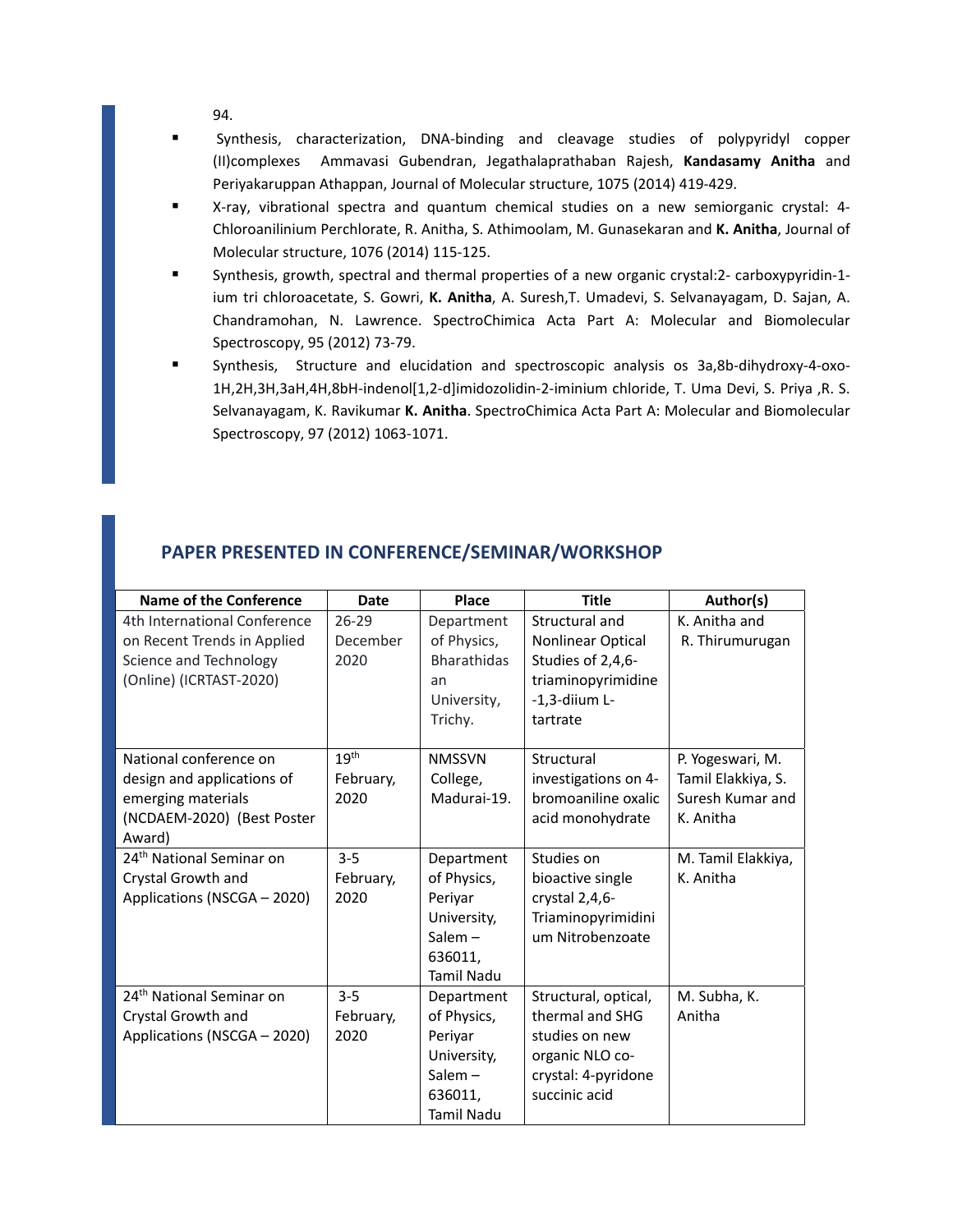| 24 <sup>th</sup> National Seminar on<br>Crystal Growth and<br>Applications (NSCGA - 2020)                                          | $3 - 5$<br>February,<br>2020                                      | Department<br>of Physics,<br>Periyar<br>University,<br>Salem $-$<br>636011,<br>Tamil Nadu                                                                                                                                                   | Experimental<br>investigations on<br><b>Bromoanilnium</b><br>Malonate                                                                                                | P. Yogeswari,<br>M. Tamil Elakkiya,<br>S. Suresh Kumar<br>and K. Anitha |
|------------------------------------------------------------------------------------------------------------------------------------|-------------------------------------------------------------------|---------------------------------------------------------------------------------------------------------------------------------------------------------------------------------------------------------------------------------------------|----------------------------------------------------------------------------------------------------------------------------------------------------------------------|-------------------------------------------------------------------------|
| 23 <sup>rd</sup> National Seminar on<br>Crystal Growth and<br>Applications                                                         | $28-30,$<br>January<br>2019                                       | Department<br>of Physics,<br>Bharathiar<br>University,<br>Coimbatore.                                                                                                                                                                       | Vibrational<br>spectroscopic,<br>Structural,<br>quantum chemical<br>studies and<br>bioactivity on 2-<br>aminopyrazinium<br>3-carboxy<br>picolinate single<br>crystal | M. Tamil Elakkiya<br>and K. Anitha                                      |
| 23rd National Seminar on<br>Crystal Growth and<br>Applications                                                                     | $28-30,$<br>January<br>2019                                       | Department<br>of Physics,<br>Bharathiar<br>University,<br>Coimbatore.                                                                                                                                                                       | The effect of 2-<br>hydroxy benzoic<br>acid on the<br>physico-chemical<br>characterization of<br>3-hydroxy pyridine:<br>a new second order<br>NLO crystal            | M. Subha and<br>K. Anitha                                               |
| International Conference on<br>Advanced Materials and<br>Nanotechnology ICAMN'18                                                   | 15 <sup>th</sup><br>October,<br>2018                              | PG&<br>Research<br>Department<br>of Physics<br>Gonzaga<br>College Of<br>Arts &<br><b>Science For</b><br>Women<br>(Affiliated to<br>Periyar<br>University,<br>Salem)<br>Kathampalla<br>m, Elathagiri<br>635 108,<br>Krishnagiri<br>District. | Growth and<br>characterization of<br>4-aminopyridinium<br>salicylate single<br>crystal with DFT<br>approach                                                          | P. Justin, W.<br>Jenifer and K.<br>Anitha                               |
| India-UK International<br>Conference on Advanced<br>Nanomaterials for Energy,<br><b>Environment and Healthcare</b><br>Applications | 31 <sup>st</sup> August-<br>1 <sup>st</sup><br>September,<br>2018 | KSR<br>College<br>of Arts and<br>Science<br>for<br>women                                                                                                                                                                                    | Photocatalytic<br>activity of visible<br>light induced (Nb,<br>Co) co-doped SnO2<br>nanoparticles for<br>effective<br>photodegradation                               | S. Jayapandi and<br>K. Anitha                                           |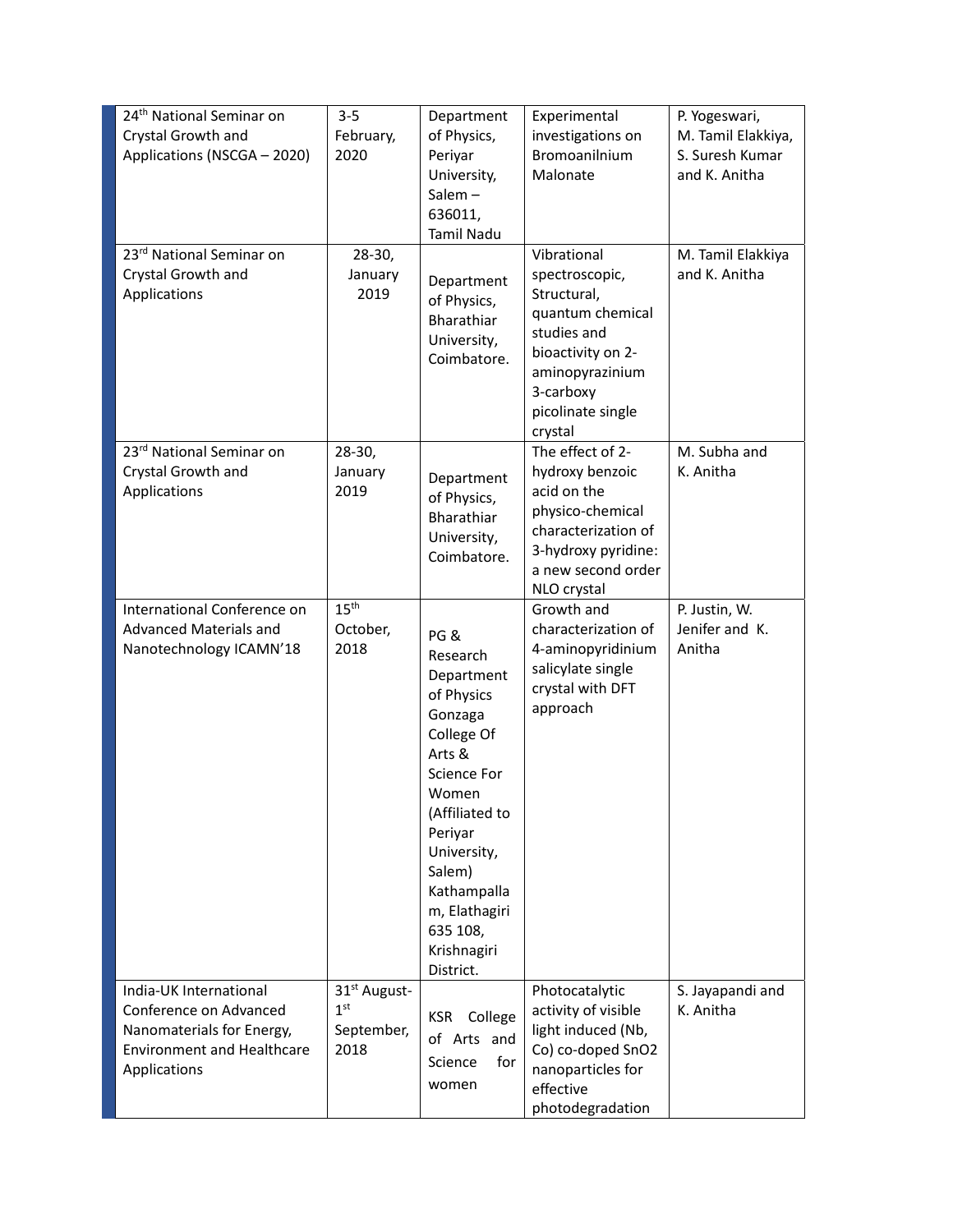| National seminar on<br>Advanced Materials and<br>Applications                                    | February<br>$15-16,$<br>2018          | Karpagam<br>Academy of<br>Higher<br>Education<br>(Deemed<br>University),<br>Coimbatore                | Synthesis, Crystal<br>growth, Structural<br>elucidation and<br>Hirshfeld surface<br>analysis of 2-amino<br>benzothiazolium 2-<br>hydroxy benzoate<br>single crystal                                               | M. Subha and<br>K. Anitha                                       |
|--------------------------------------------------------------------------------------------------|---------------------------------------|-------------------------------------------------------------------------------------------------------|-------------------------------------------------------------------------------------------------------------------------------------------------------------------------------------------------------------------|-----------------------------------------------------------------|
| International Conference on<br><b>Functional Materials (ICFM</b><br>2017)                        | during Sep<br>$7th$ and $8th$<br>2017 | PG and<br>Research<br>Department<br>of Chemistry,<br>Thiagarajar<br>College,<br>Madurai-625<br>009    | Antibacterial<br>activity and Optical<br>studies for 2,4,6<br>Trichloro S-<br>Triazine- an<br>organic Single<br>Crystal                                                                                           | M. Subha, K.<br>Anitha                                          |
| International Conference on<br>Functional Materials (ICFM<br>2017)                               | during Sep<br>$7th$ and $8th$<br>2017 | PG<br>and<br>Research<br>Department<br>of Chemistry,<br>Thiagarajar<br>College,<br>Madurai-625<br>009 | Single Crystal XRD,<br>Vibrational Spectra<br>and Optical Studies<br>on an organic<br>crystal: 2,4,6-<br>Triamino<br>pyrimidinium<br>Malonate                                                                     | M. Tamil Elakkiya<br>and K. Anitha                              |
| International Conference on<br>Functional Materials (ICFM<br>2017)                               | during Sep<br>$7th$ and $8th$<br>2017 | PG<br>and<br>Research<br>Department<br>of Chemistry,<br>Thiagarajar<br>College,<br>Madurai-625<br>009 | effect<br>of<br>Doping<br>formic<br>acid<br>on<br>Growth,<br>Spectral,<br>Linear<br>and<br>Nonlinear<br>optical<br>οf<br>properties<br>Glycine<br>single<br>crystal                                               | P.Justin and K.<br>Anitha                                       |
| International Conference on<br>Functional Materials (ICFM<br>2017)                               | during Sep<br>$7th$ and $8th$<br>2017 | PG<br>and<br>Research<br>Department<br>of Chemistry,<br>Thiagarajar<br>College,<br>Madurai-625<br>009 | Synthesis,<br>Crystal<br>Growth<br>and<br>Characterization of<br>Bioactive Material:<br>2-Amino-1H-<br>Benzimidazolium<br>Pyridine-3-<br>CaboxylateSingle<br>Crystal-A<br>Proton<br>transfer molecular<br>complex | K. Saiadali<br>Fathima and K.<br>Anitha                         |
| International conference on<br>Advanced Materials Science<br>Technology (ICAMST-<br>and<br>2017) | 17-19<br>August,<br>2017              | Department<br>Physics,<br>οf<br>Bannari<br>Amman<br>Institute<br>of  <br>Technology,<br>Sathyamang    | Investigation<br>on<br>emission<br>properties<br>of Zn<br>doped<br>Ga <sub>2</sub> O <sub>3</sub><br>$\mathsf{v}$<br>nanoparticles<br>pc-WLED<br>towards<br>application                                           | V. Vasanthi, K.<br>Anitha, M.<br>Kottaisamy, V.<br>Ramakrishnan |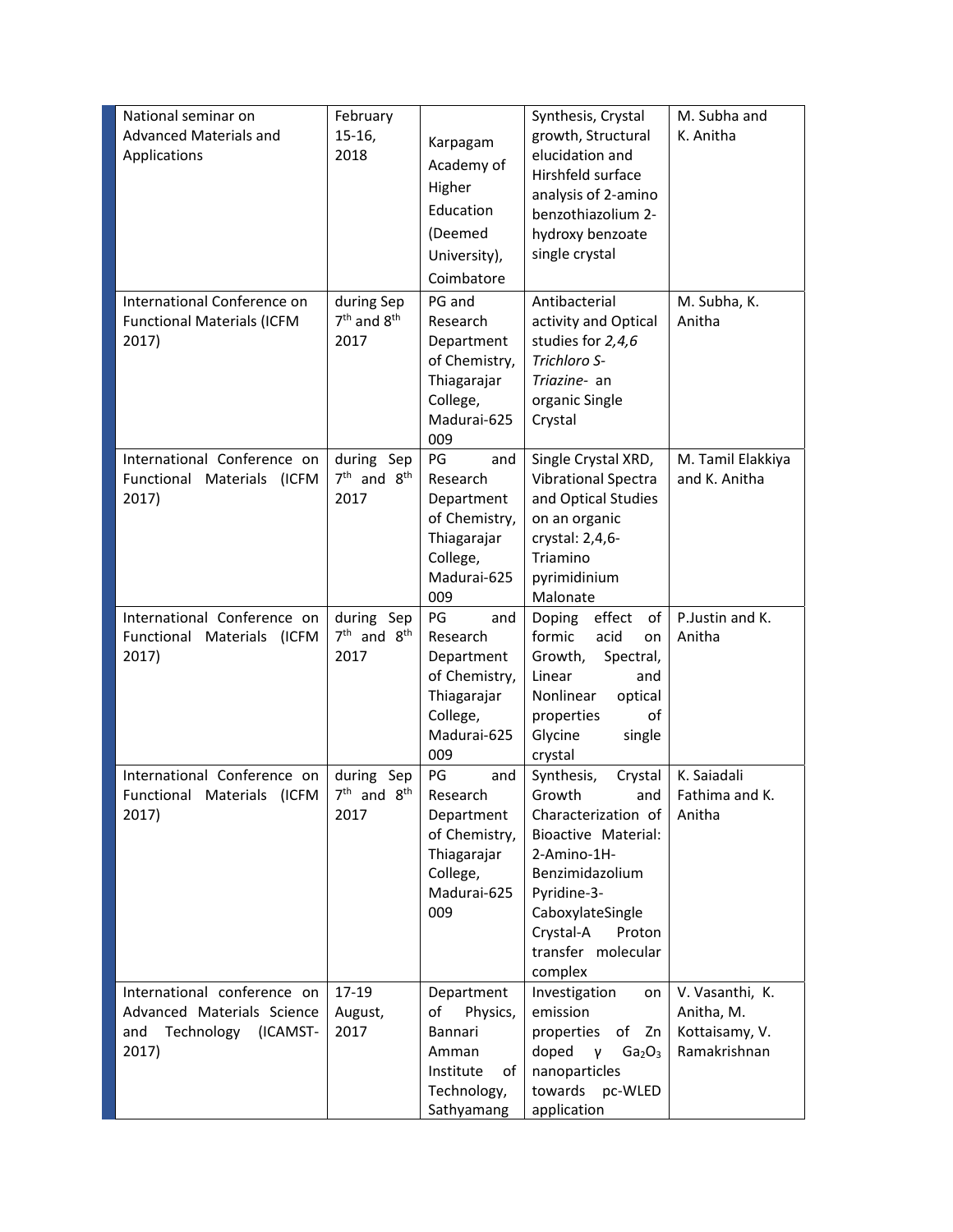|                                                                                                |                                | alam, Erode-<br>638 041.                                                                                                 |                                                                                                 |                                                                 |
|------------------------------------------------------------------------------------------------|--------------------------------|--------------------------------------------------------------------------------------------------------------------------|-------------------------------------------------------------------------------------------------|-----------------------------------------------------------------|
| 4 <sup>th</sup> International Conference<br>nanoscience<br>and<br>on<br>nanotechnology (ICONN) | August, 9-<br>11, 2017         | Department<br>Physics<br>of<br>and<br>NanoTechnol<br><b>SRM</b><br>ogy,<br>University,<br>Kattankulath<br>ur,<br>Chennai | A Novel Solvent For<br>Liquid<br>Phase<br>Exfoliation of Few<br>Layer<br>Graphene<br>Nanosheets | V. Vasanthi, K.<br>Anitha, M.<br>Kottaisamy, V.<br>Ramakrishnan |
| International<br>One<br>Day<br>Seminar on Materials Science                                    | $4^{\text{th}}$<br>Aug<br>2017 | Mother<br>Theresa                                                                                                        | Optical<br>and<br>Antibacterial                                                                 | M. Subha, K.<br>Anitha                                          |
| and Technology (ISMST 2017)                                                                    |                                | university,                                                                                                              | activity studies for                                                                            |                                                                 |
|                                                                                                |                                | Kodaikanal.                                                                                                              | 2(Pyridine-2-yl) an<br>organic<br>Single<br>Crystal                                             |                                                                 |
| International Conference on                                                                    | 6 <sup>th</sup> January        | Sri                                                                                                                      | Experimental<br>and                                                                             | K. Anitha and                                                   |
| Recent Trends in Materials<br><b>Science and Applications</b>                                  | 2017                           | Meenakshi<br>Govt.<br>Arts                                                                                               | computational<br>approach to probe                                                              | R. Thirumurugan                                                 |
|                                                                                                |                                | for<br>College                                                                                                           | the<br>key                                                                                      |                                                                 |
|                                                                                                |                                | Women,                                                                                                                   | of<br>characteristics                                                                           |                                                                 |
|                                                                                                |                                | Madurai                                                                                                                  | creatininium<br>4-<br>nitrobenzoate - An                                                        |                                                                 |
|                                                                                                |                                |                                                                                                                          | organic<br>proton                                                                               |                                                                 |
|                                                                                                |                                |                                                                                                                          | transfer<br>complex                                                                             |                                                                 |
|                                                                                                |                                |                                                                                                                          | for<br><b>NLO</b><br>applications                                                               |                                                                 |
| International Conference on                                                                    | 6 <sup>th</sup><br>January     | Sri                                                                                                                      | Structure<br>Based                                                                              | R. Thirumurugan                                                 |
| Recent Trends in Materials                                                                     | 2017                           | Meenakshi                                                                                                                | <b>Drug</b><br>Design                                                                           | and K. Anitha                                                   |
| <b>Science and Applications</b>                                                                |                                | Govt.<br>Arts<br>for<br>College                                                                                          | towards<br>Dengue<br><b>Virus</b>                                                               |                                                                 |
|                                                                                                |                                | Women,                                                                                                                   |                                                                                                 |                                                                 |
|                                                                                                |                                | Madurai                                                                                                                  |                                                                                                 |                                                                 |
| International Conference on<br>Nanomaterials and Molecular                                     | December,<br>9-10, 2016        | St. Joseph's<br>College,                                                                                                 | Study of<br>defect<br>induced                                                                   | V. Vasanthi,<br>K. Anitha, M.                                   |
| Research                                                                                       |                                | cuddalore.                                                                                                               | photoemission<br>of                                                                             | Kottaisamy, V.                                                  |
|                                                                                                |                                |                                                                                                                          | doped<br>Cd<br>SnO <sub>2</sub><br>nanoparticles                                                | Ramakrishnan                                                    |
| International Conference on<br>Nanomaterials and Molecular                                     | December,<br>9-10, 2016        | Joseph's<br>St.<br>College,                                                                                              | Investigation<br>on<br>structural,                                                              | S.Jayapandi,<br>K.Anitha                                        |
| Research                                                                                       |                                | cuddalore.                                                                                                               | morphologicla and                                                                               |                                                                 |
|                                                                                                |                                |                                                                                                                          | optical<br>properties                                                                           |                                                                 |
|                                                                                                |                                |                                                                                                                          | of (Co,<br>Nb) co-<br>doped<br>SnO <sub>2</sub>                                                 |                                                                 |
|                                                                                                |                                |                                                                                                                          | nanoparticles                                                                                   |                                                                 |
| 44 <sup>th</sup><br>National Seminar<br>on                                                     | July10-13,                     | IISER, Pune.                                                                                                             | Synthesis, Growth                                                                               | K. Saiadali                                                     |
| Crystallography                                                                                | 2016                           |                                                                                                                          | and<br>Characterzation of                                                                       | Fathima and K.<br>Anitha                                        |
|                                                                                                |                                |                                                                                                                          | $2-(1H -$                                                                                       |                                                                 |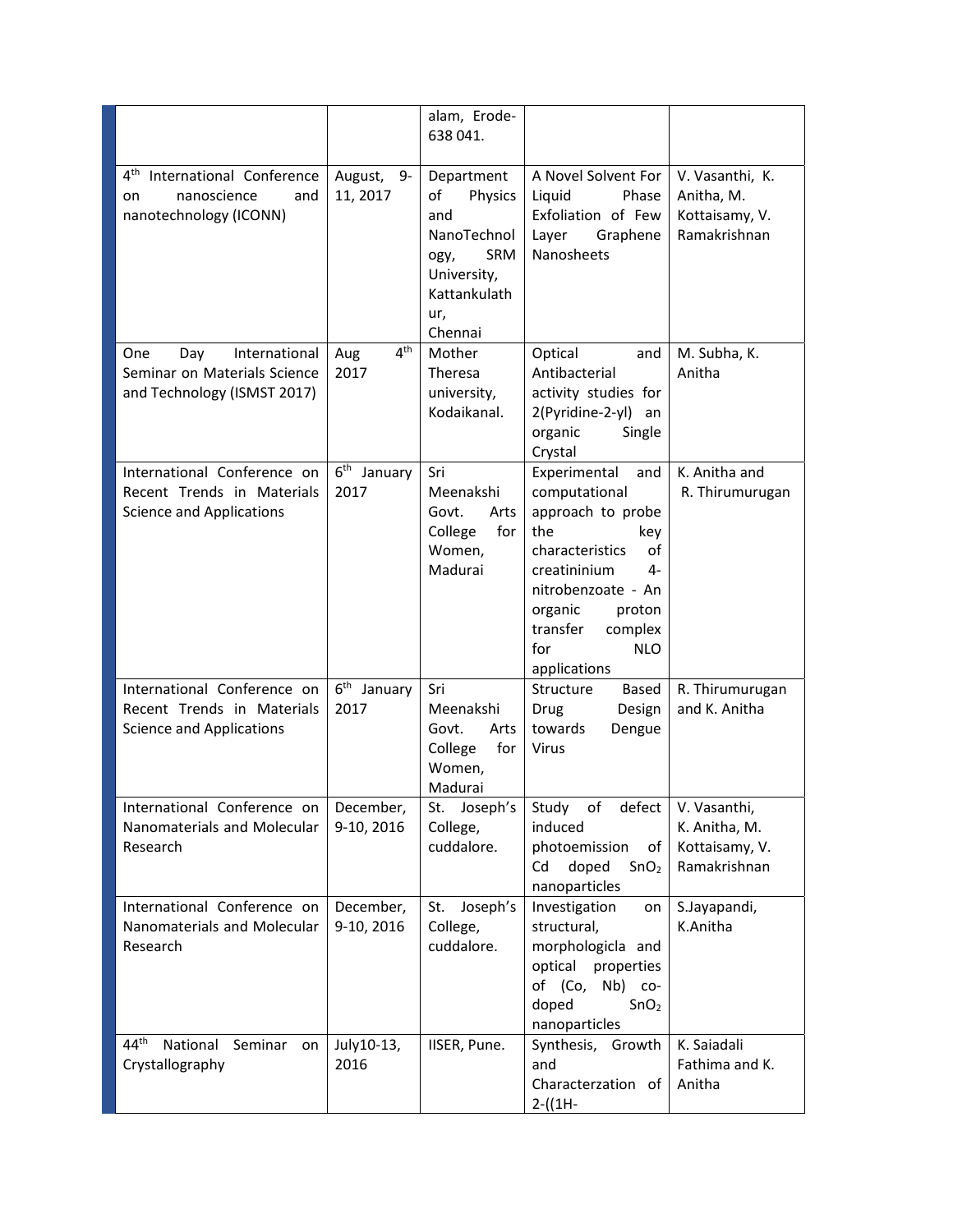|                                                                                                                       |                               |                                                                                         | benzo[d]imidazol-<br>2-yl)amino)-1-<br>phenylethan-1-<br>one( $C_{15}$ H <sub>13</sub> N <sub>3</sub> O)<br>single crystal |                               |
|-----------------------------------------------------------------------------------------------------------------------|-------------------------------|-----------------------------------------------------------------------------------------|----------------------------------------------------------------------------------------------------------------------------|-------------------------------|
| $15^{\text{th}}$<br>Asian Conference<br>on<br>solid State Ionics                                                      | November,<br>$27-30,$<br>2016 | IIT, Patna                                                                              | Influence of pH in<br>$La^{3+}$<br>doped $SnO2$<br>nanoparticle<br>prepartion                                              | S.Jayapandi,<br>K.Anitha      |
| National<br>Conference<br>on<br>Advanced<br>Materials<br>for<br>Energy and Environmental<br>Applications (AMEEA 2015) | March, $18 -$<br>20, 2015     | School<br>of<br>Physics,<br><b>Bharathiar</b><br>University,<br>Coimbatore -<br>641046. | Growth<br>and<br>Characterization of<br>an Organic Crystal:<br>Trans-4-hydroxy-L-<br>proline                               | R. Thirumurugan,<br>K. Anitha |
| Conference<br>National<br>on<br>Advanced<br>Materials<br>for<br>Energy and Environmental<br>Applications (AMEEA 2015) | March, $18 -$<br>20, 2015     | of<br>School<br>Physics,<br><b>Bharathiar</b><br>University,<br>Coimbatore -<br>641046. | Growth<br>and<br>Characterization of<br>an Organic Crystal:<br>Phenylurea                                                  | R. Thirumurugan,<br>K. Anitha |

# **CONFERENCE/WORKSHOP/SEMINAR/TRAINING ORGANIZED**

| <b>Type</b>     | <b>Name</b>                    | Date(s)         | Place        | <b>Role Played</b> | <b>Funding</b><br><b>Agency</b> |
|-----------------|--------------------------------|-----------------|--------------|--------------------|---------------------------------|
| National        | Refresher Course in Physics -  | 13-26, February | of<br>School | Coordiantor        | UGC-                            |
|                 | Recent Trends in Materials     | 2020            | Physics,     |                    | <b>HRDC</b>                     |
|                 | for Energy and Environment     |                 | Madurai      |                    |                                 |
|                 |                                |                 | Kamaraj      |                    |                                 |
|                 |                                |                 | University,  |                    |                                 |
|                 |                                |                 | Madurai      |                    |                                 |
| International   | A Two Day International        | $11 - 12,$      | Madurai      | Co-Convener        | UGC,                            |
|                 | Conference on Advanced         | December 2017   | Kamaraj      |                    | DST, IFE                        |
|                 | <b>Functional Materials On</b> |                 | University,  |                    |                                 |
|                 | Energy, Environment And        |                 | Madurai      |                    |                                 |
|                 | <b>Biomedical Application</b>  |                 |              |                    |                                 |
|                 | (AFMEEB – 2017)                |                 |              |                    |                                 |
| <b>National</b> | National Seminar on X-ray      | 29, September   | School of    | Convener           | <b>UGC</b>                      |
|                 | Crystallography-NSXC (2014)    | -01, October,   | Physics,     |                    |                                 |
|                 |                                | 2014            | Madurai      |                    |                                 |
|                 |                                |                 | Kamaraj      |                    |                                 |
|                 |                                |                 | University,  |                    |                                 |
|                 |                                |                 | Madurai      |                    |                                 |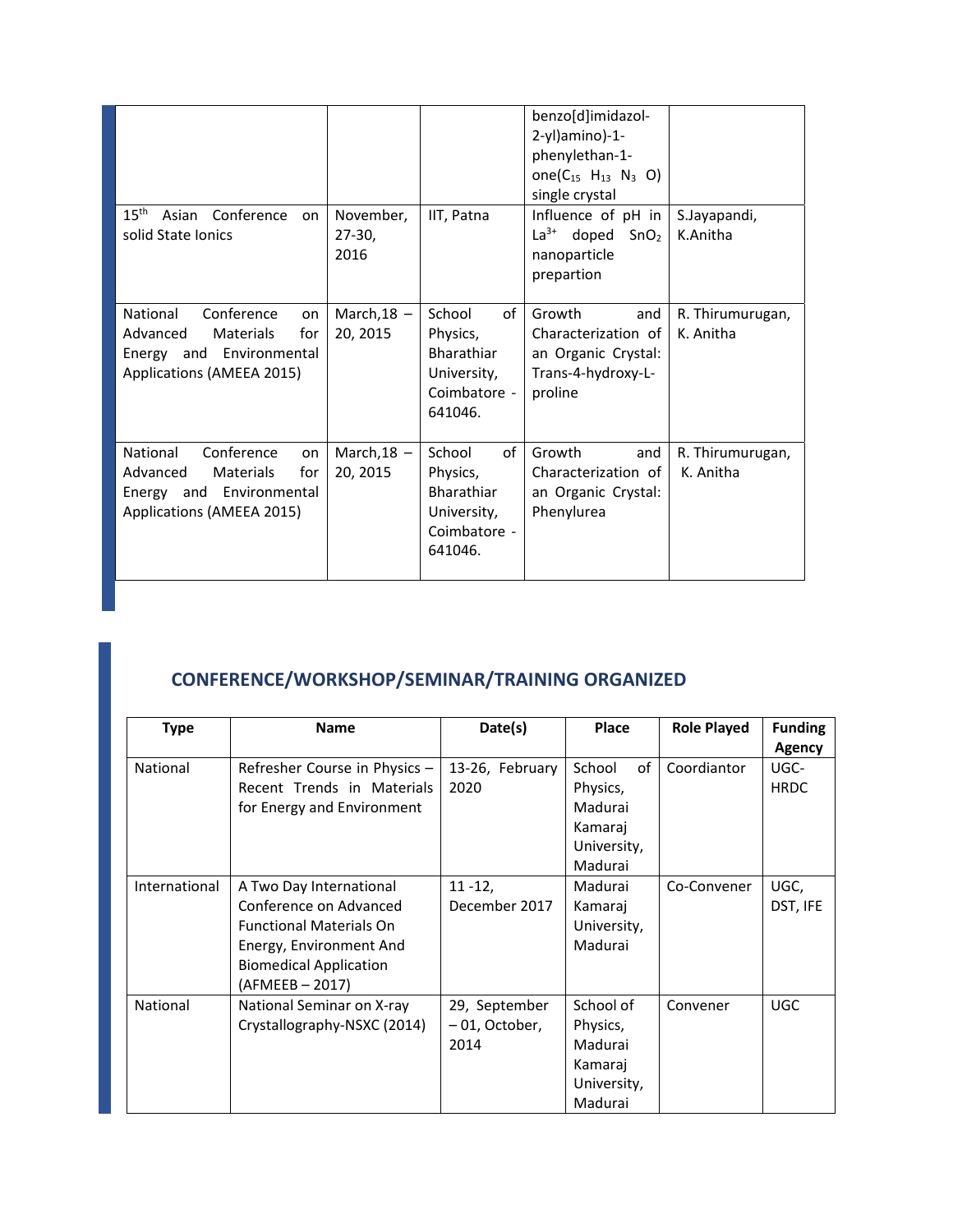| National | Recent Advances in Crystal  | 21-22 March, | School of   | Convener | <b>UGC</b> |
|----------|-----------------------------|--------------|-------------|----------|------------|
|          | growth and Crystallography" | 2012         | Physics,    |          |            |
|          | - RACC-2012                 |              | Madurai     |          |            |
|          |                             |              | Kamaraj     |          |            |
|          |                             |              | University, |          |            |
|          |                             |              | Madurai     |          |            |

#### **REVIEEWER FOR THE FOLLOWING JOURNALS**

- Journal of Molecular Structure **IF: 1.753**
- **E** Materials letters **IF:2.572**
- Journal of Physics and Chemistry of Solids **IF: 2.043**
- Journal of Materials science: Materials in Electronics **IF: 2.019**
- Materials Science: Poland **IF: 0.610**
- Journal of Molecular Crystals and Liquid Crystals **IF:0.571**
- Journal of Physics D: Applied Physics **IF: 2.373**
- Spectrochimica Acta Part A: Molecular and Biomolecular Spectroscopy **IF: 2.880**
- Ceramics International **IF: 3.540**
- Desalination and Water treatment **IF: 1.234**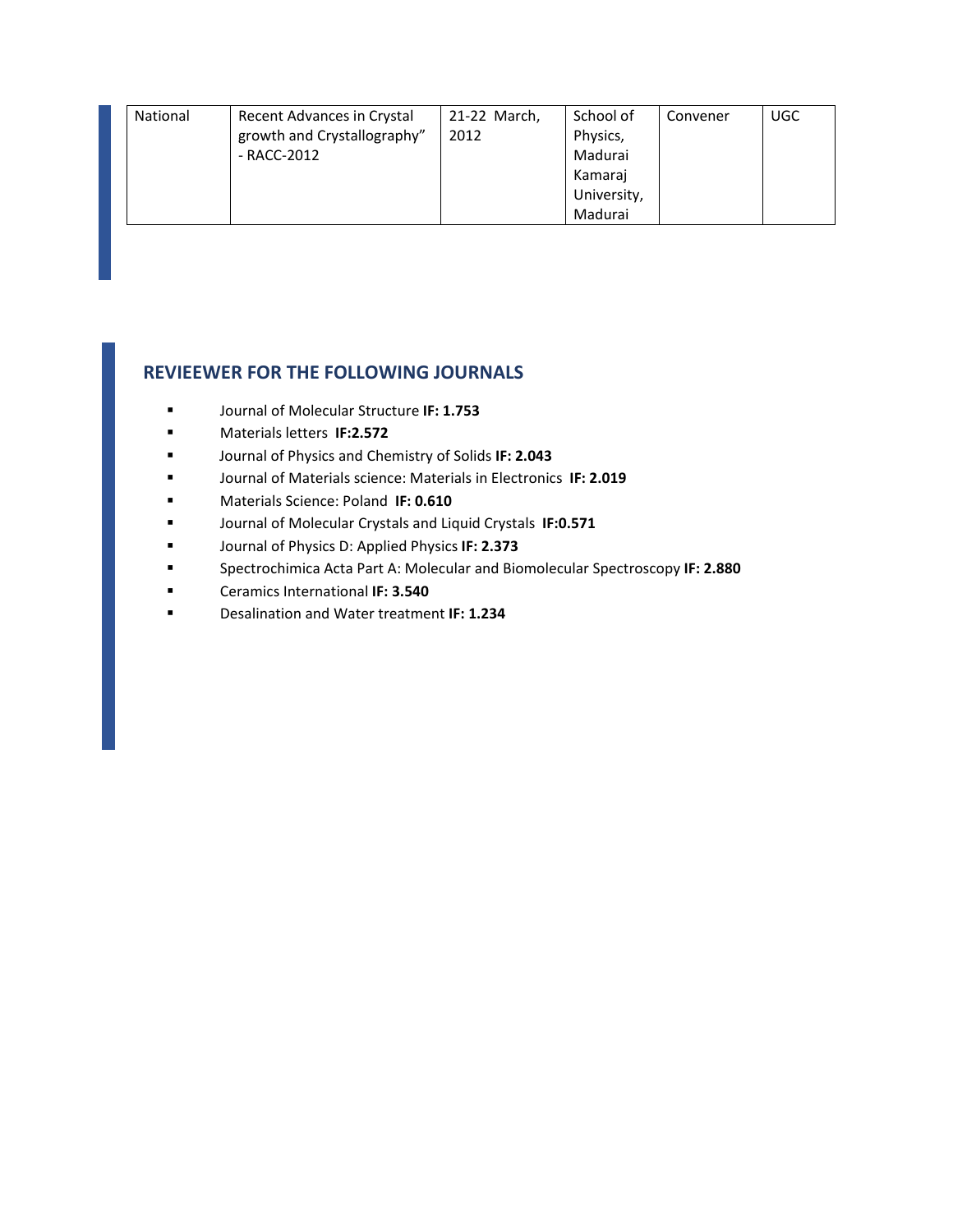#### **MEMBERSHIP IN ACADEMIC BODIES**

- **EXternal Member in Ph,D thesis evaluation board for Renu Jacob, Department of Physics,** CMS College, Kottayam, Mahatma Gandhi University, Kerala (2017).
- External Member in Ph,D thesis evaluation board for Vinila, VS, Department of Physics, CMS College, Kottayam, Mahatma Gandhi University, Kerala (2019)
- University Nominee-MPhil-Board of Studies Ramasamy Naidu College, Sathur (2019-2021)
- University Nominee-UG-Board of Studies, GTN College, Dindigul, Tamil Nadu (2016-2018)
- Member‐Board of Studies‐MKU‐Electronics and Communication (UG & PG) (2017‐2019)
- Member in Board of MPhil for framing syllabus and question setting in Department of Physics, Gandhigram Rural Institute, Deemed to be University, Dindigul, Tamil Nadu (2018‐ 2019).
- Member in Board of MPhil of S. Anusha Department of Physics, Gandhigram Rural Institute, Deemed to be University, Dindigul, Tamil Nadu (11.04.2019 onwards)
- Member in MPhil thesis evaluation and Viva-voce examination board in Department of Physics, Gandhigram Rural Institute, Deemed to be University, Dindigul, Tamil Nadu
- External Member in Ph.D thesis evaluation and Viva-voce examination board for Mr. S. Suresh Kumar, Department of Physics, Anna University, Nagercoil‐629004, Tamil Nadu (11.04.2019)
- Admission committee Member in School of Physics, Madurai Kamaraj University, Madurai-625021, Tamil Nadu (2010‐19)
- Course Adviser in School of Physics, Madurai Kamaraj University, Madurai‐625021, Tamil Nadu (2010‐2017 & 2018‐2019)
- Member in PG board of examinations in Madurai Kamaraj University for affiliated colleges (2012‐2019)
- Member in PG board of Practical examination, DDE, Madurai Kamaraj University, Madurai-625021, Tamil Nadu (2013).
- Trainer cum Examiner for MSc practical examination, DDE, Madurai Kamaraj University, Madurai‐625021, Tamil Nadu (2014, 2015).
- Member in MSc (Physics) examination valuation Board of DDE, Madurai Kamaraj University, Madurai‐625021, Tamil Nadu (2012, 2013, 2014, 2015).
- Member in board of MPhil (Physics) dissertation evaluation and Viva‐voce examination, DDE, Madurai Kamaraj University, Madurai‐625021, Tamil Nadu (2014, 2015, 2016).
- Member in board of MPhil dissertation evaluation in Department of Physics, Bharathiar Unversity, Coimbatore, TamilNadu (2010, 2011, 2012, 2013, 2015, 2017, 2019).
- University Nominee-Board of Studies-MPhil-Physics- Sourastra College, Madurai from 20.05.2019 to19.05.2021.
- University Nominee-Managing committee of Madurai Gandhi NMR Subbraman College for Women, Madurai from01.04.2019 to 31.03.2021
- University Nominee- Board of Studies- MPhil-Physics for VHNSN College, Virudhunagar from 20.05.2019 to 19.05.2021.
- University nominee-PG Board of Studies-Saraswathi Narayanan College, Madurai from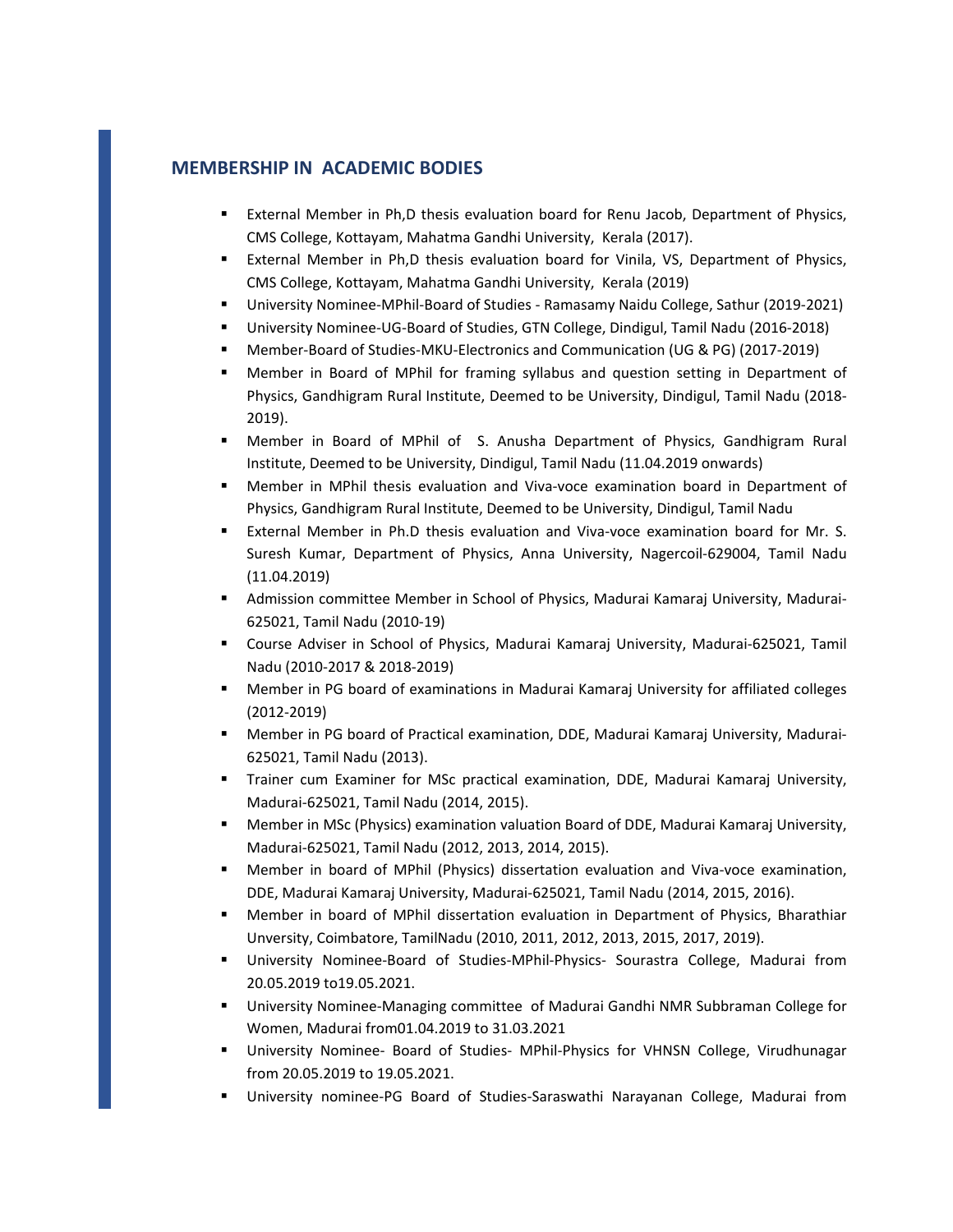08.02.2019 to 07.02.2021.

 Doctoral committee member for R. Ramakakshmi, Department of Physics, Gandhigram Rural Institute, Gandhigram, Tamilnadu 13.02.2020 onwards

#### **MEMBERSHIP IN PROFESSIONAL BODIES**

- **Indian Crystallographic Association (ICA)**
- **Indian Association for Crystal Growth (IACG)**

## **INTELLECTUAL PROPERTY RIGHTS (Patents) ‐** Nil